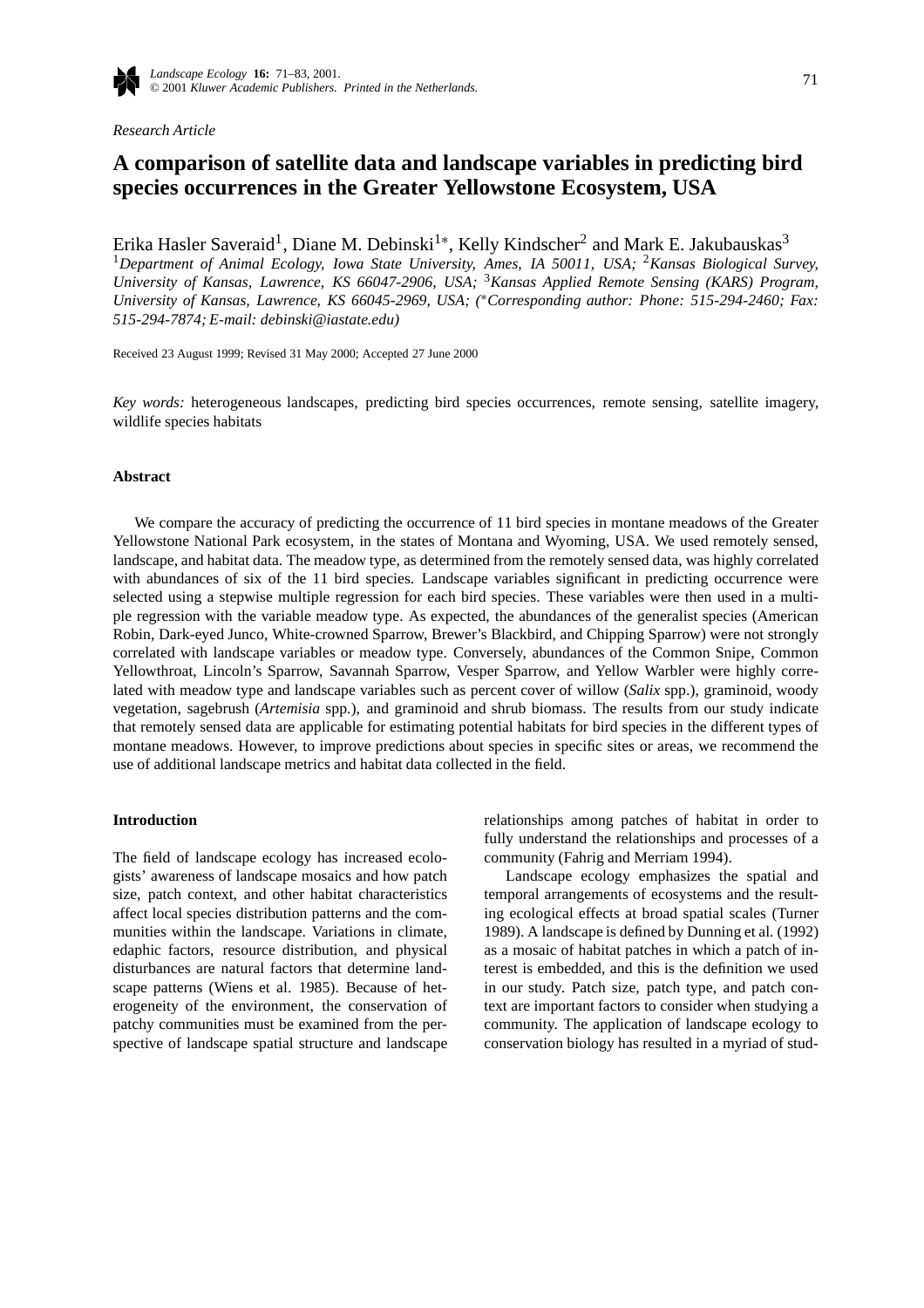ies on habitat patchiness caused by both natural and human induced changes (agricultural transformation of landscapes, harvesting of forests, urban development, etc.). The spatial arrangement, size, type, and diversity of patches can interact to influence species abundances within those patches (Turner 1989; Pearson 1993). Species may also be influenced by the presence and quality of dispersal routes within a landscape (van Dorp and Opdam 1987). The landscape matrix around habitat patches is rarely an inhospitable environment, and the boundaries may affect processes within the patch (Wiens 1995). Estimates of species abundance and diversity are crucial when designing conservation programs for threatened communities, so understanding the factors that may be controlling species distribution patterns has important implications for conservation biologists.

There has been considerable study of landscape effects on the populations of forest dwelling birds (Blake and Karr 1987; Haila et al. 1993; Lescourret and Genard 1994; Hagan et al. 1996), but a review of the literature shows there have been few studies of patchiness in grassland or meadow habitats (Herkert 1994; Vickery et al. 1994). In forest fragmentation studies, habitat area has been found to be one of the major factors relating to species number (Freemark and Merriam 1986; van Dorp and Opdam 1987; Lescourret and Genard 1994). Van Dorp and Opdam (1987) studied forest patches in an agricultural matrix and determined that woodlot size was the best predictor of species number and probability of occurrence. Habitat variables such as isolation, amount of woods, and proximity and density of connecting elements also influenced species number, although they had less effect than area (Freemark and Merriam 1986; van Dorp and Opdam 1987). Lescourret and Genard (1994) determined that both bird species composition and species richness varied with patch area in mountain forest fragments, however, this was not true for total bird abundance (which did not appear to be related to patch size). It appears then, that bird species richness and abundance in forested ecosystems are related to habitat variables and patch size, although the exact mechanisms are still unclear.

Habitat size effects have been less studied in grassland environments than in forests (Herkert 1994; Vickery et al. 1994). A study in Maine by Vickery et al. (1994) examined the effects of habitat area on grassland birds and found that the abundances of seven species were positively correlated with increasing area and that grassland birds respond to vegetation characteristics such as vegetative cover, patchiness, and structure of a site. In addition, Vickery et al. (1994) found the greatest species richness in the small size classes and the largest size class of grasslands. This result was probably caused by the greater amounts of edge in the small habitats, which attracted edge species, and the increase in the area-dependent grassland species in the largest size class. Herkert (1994) demonstrated that species richness increased with grassland area and that larger area positively influenced the probability of finding certain species in a grassland. Herkert (1994) also concluded that vegetation structure has a strong influence on grassland bird distribution patterns, and that the responses by individual species varied (e.g., some species preferred standing dead plant material and others preferred live vegetation). Several other studies have found that grassland birds responded to vegetation elements such as foliage height diversity, shrub cover, herbaceous cover, litter cover, etc. (Wiens 1969; Wiens 1974; Cody 1985; Patterson and Best 1986; McAdoo et al. 1989; McCoy 1996; Estades 1997).

We studied montane meadows in the Greater Yellowstone Ecosystem (GYE) surrounding Yellowstone National Park, in the states of Montana and Wyoming, USA. We examined landscape effects on bird communities, incorporating both fine-scale landscape and habitat data and the coarse-scale component of remotely sensed data. We measured fine-scale data of habitat variables and vegetation composition in the field, and we investigated the relationship between meadow patches and the surrounding landscape through the use of satellite imagery. In 1997 and 1998, we collected bird and plant community data in montane meadows in two regions of the GYE; Grand Teton National Park and Bridger-Teton National Forest, WyoMing (Tetons, Figure 1) and the Gallatin National Forest and northwestern corner of Yellowstone National Park, Montana (Gallatins, Figure 2).

We used satellite imagery to catagorize the non-forested landscape into six different meadow types representing a hydric-to-xeric gradient from willow-dominated (*Salix* spp.) wetlands to sagebrush (*Artemisia* spp.) flats (Saveraid 1999). Previous analyses suggest that it is not possible to accurately predict bird species occurrences in the meadow types based on currently available 20–30 m spatial resolution multispectral satellite data alone (Saveraid 1999). Our goal for this study was to build better predictive models of species occurrences in the meadow types using landscape and habitat variables. Spectral reflectance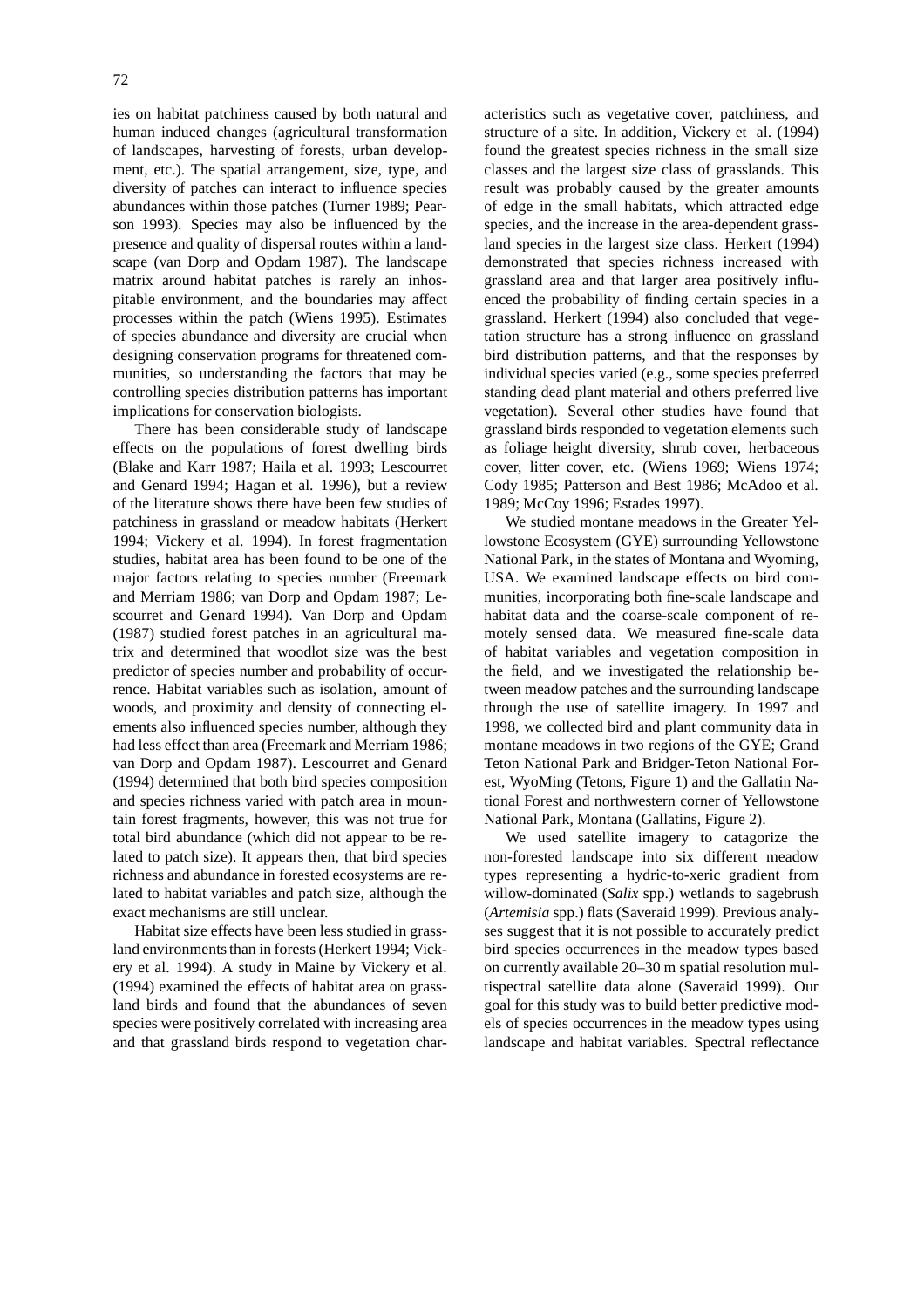

*Figure 1.* Map of study site locations in Grand Teton National Park and Bridger-Teton National Forest, Wyoming, USA.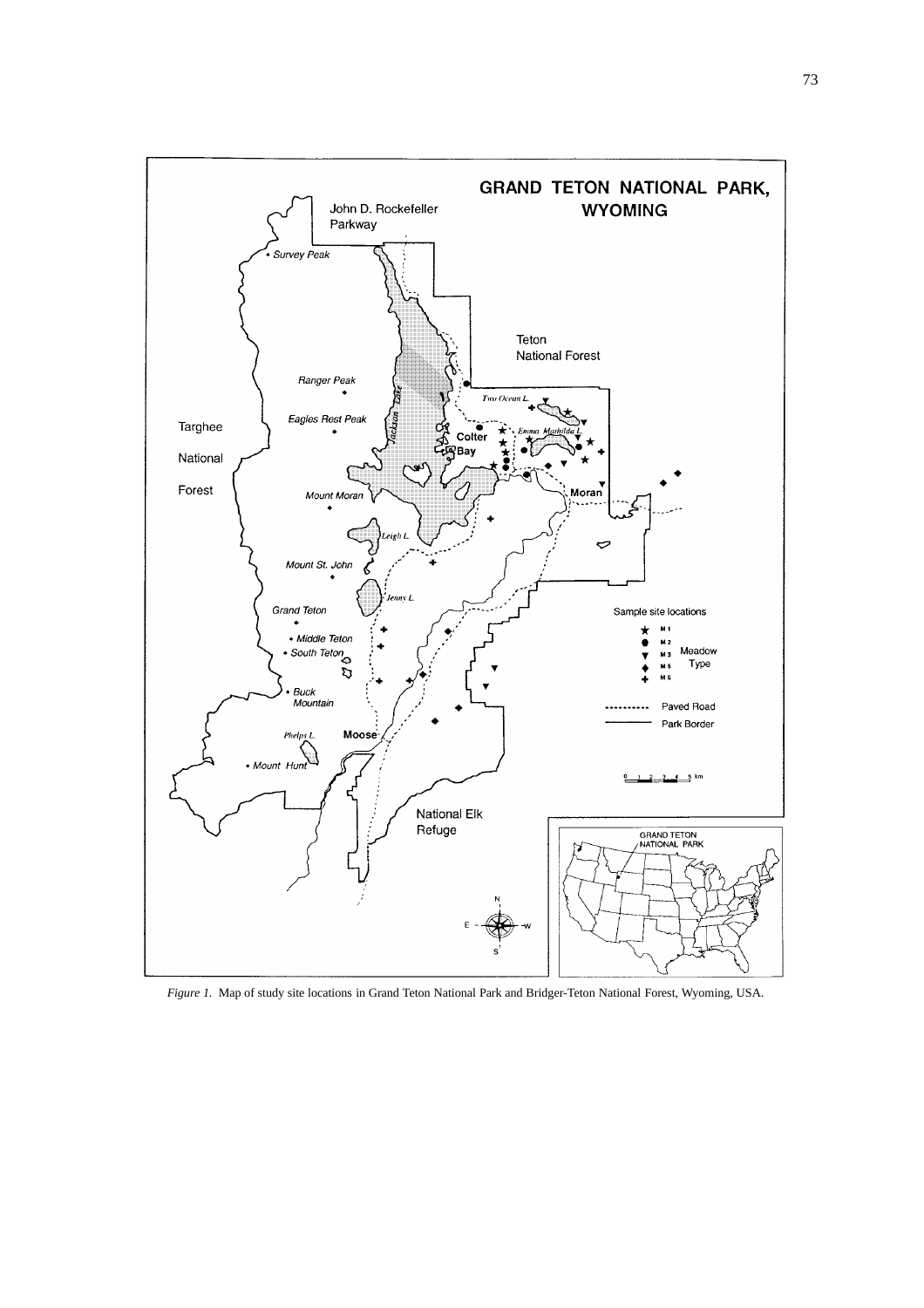values of montane meadow, as recorded in satellite multispectral imagery, are a product of the vegetation composition and state of the different meadows. Satellite data alone, however, do not provide sufficient information to enable accurate predictions of the bird species composition and abundances. Landscape and habitat variables incorporate information about the habitat structure of a meadow, its area, single or small groups of trees located within the meadow, and other data which cannot be determined from currently available satellite data, but may be important for bird species in the selection of breeding habitat.

#### **Methods**

We used an unsupervised computer classification of multitemporal SPOT satellite imagery to produce maps of spectrally distinct meadow classes within the Gallatin and Teton study areas to guide selection of meadow sample sites. The SPOT multispectral scanner records reflected light in three spectral bands (green, red, and near-infrared) with a spatial resolution of 20 m. A summer and fall date of SPOT multispectral imagery were selected for each study area; 25 May and 6 September 1994 (Gallatin study area), 17 June and 3 September 1996 (Teton study area). Selection of these dates was a function of orbital revisit dates, cloud cover, and availability. All data were converted from brightness values to units of radiance  $(mW/cm<sup>2</sup>/sr/um)$  and then reflectance. Maps of six non-forested meadow classes (labeled M1-M6) representing a distinct xeric-to-hydric gradient ranged from moist willow bogs (M1) to dry sagebrush with grasses (M6) were created for each study area (Gallatin and Teton) by classification of the combined six-band data set (two dates, three spectral bands per date) (Debinski et al. 1999; Jakubauskas et al. 1998; Kindscher et al. 1998).

## *Selection of sampling sites*

Because class polygons smaller than 1 ha are difficult to locate with confidence in the field, the minimum mapping unit of the final vegetation map was 25 pixels (1 ha). Generalization was accomplished using the Arc/Info (ESRI, Redlands, CA, USA) ELIMINATE command to remove polygons smaller than the minimum area. Final maps were plotted on translucent paper at a scale of 1:24,000 for overlay onto topographic maps of the study area. Maps and field surveys

were used to identify five spatially distinct examples of each meadow type. Sample sites were located in the field with the aid of global positioning devices, aerial photography, topographic maps, and compass readings from identifiable landmarks. Field investigations indicated that the M4 meadow types in the Teton study area represented groves of aspen (*Populus tremuloides*) with a dense herbaceous understory. Aspens are virtually absent in the Gallatins, so the M4 classifications are not analogous between the two regions. Because the focus of this research was on non-forested montane meadows, and there is no close corollary to these groves in the Gallatins, the M4 type was eliminated from use in the Tetons, and sampling proceeded in the remaining five meadow types.

#### *Sampling within sites*

For each of the fifty sites, we established a point within the classified meadow which served as the center for 50 m-radius point-count bird surveys, and the northwest corner of a  $20 \times 20$  m plot used for vegetation biomass sampling. The point was permanently marked with a 1.25 m steel or wooden post driven into the ground, and flags were used to mark the edges of the 50 m-radius circle. In some cases, the center point for the point-count survey was off-set slightly from the steel or wooden post to avoid trampling the vegetation in the botanical plot. For these cases, a white flag was placed at the center and the distance and direction from the northwest corner was recorded. This allowed us to relocate the center points for surveys in the summer of 1998.

#### *Bird surveys*

Abundance data were collected for birds using 50 m-radius point-count surveys. These surveys were performed three times from 0530–1030 h for each study site from 1 June–17 July in 1997 and 1998. Each survey involved two people recording and observing for 15 min. Three of the four people performing pointcounts were the same for both years of the study. All researchers were trained in identifying birds by sight and sound, and we randomized any biases by alternating team members and rotating the sites visited by the teams. Birds were not surveyed if it was snowing or raining, but surveys were conducted if there was light mist or snow/frost on the ground, because bird activity was observed not to be reduced under these conditions. During a survey, each individual bird seen and/or heard within the 50 m-radius circle was recorded,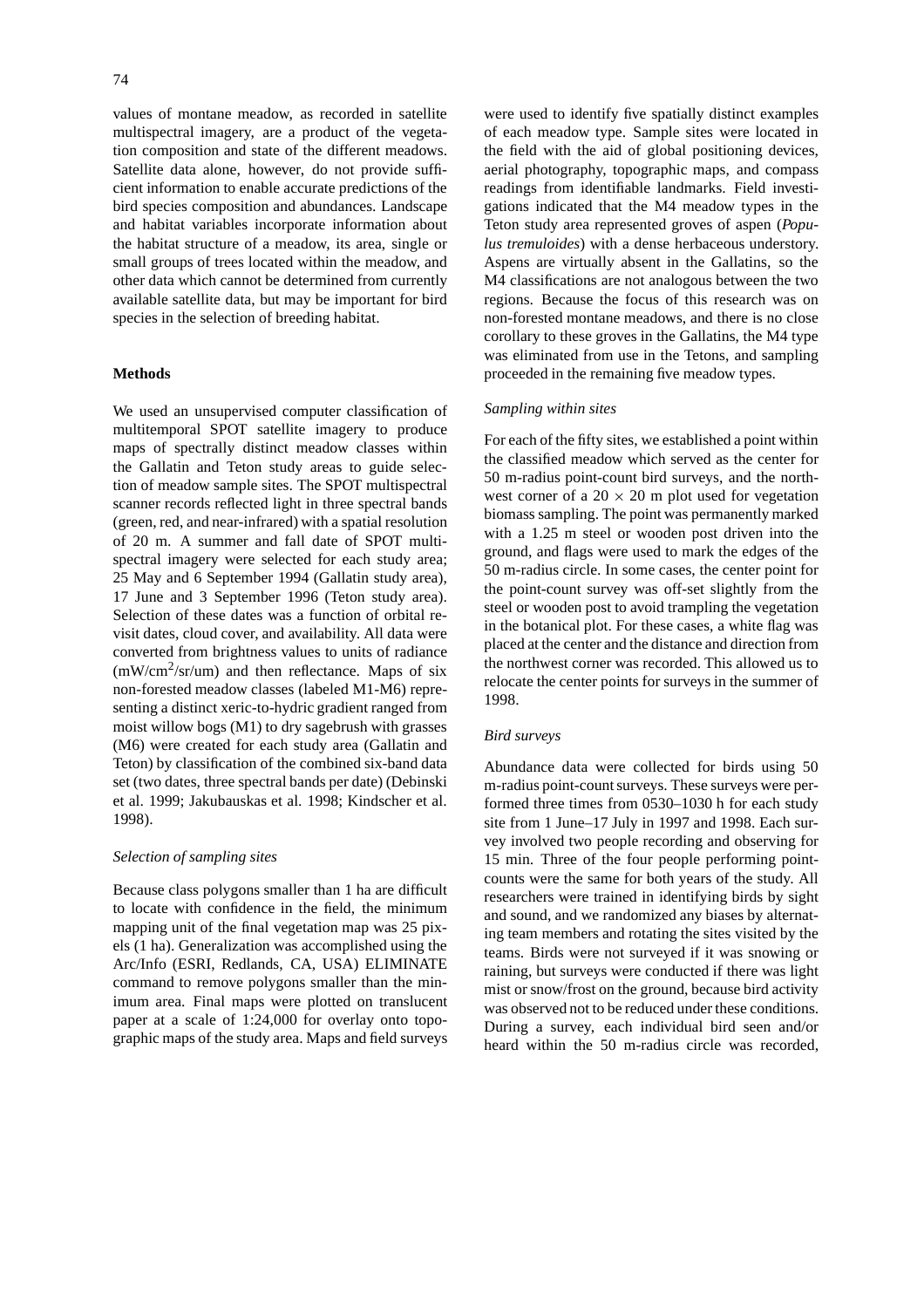

# **GALLATIN NATIONAL FOREST, MONTANA**

*Figure 2.* Map of study site locations in Gallatin National Forest and Yellowstone National Park, Montana, USA.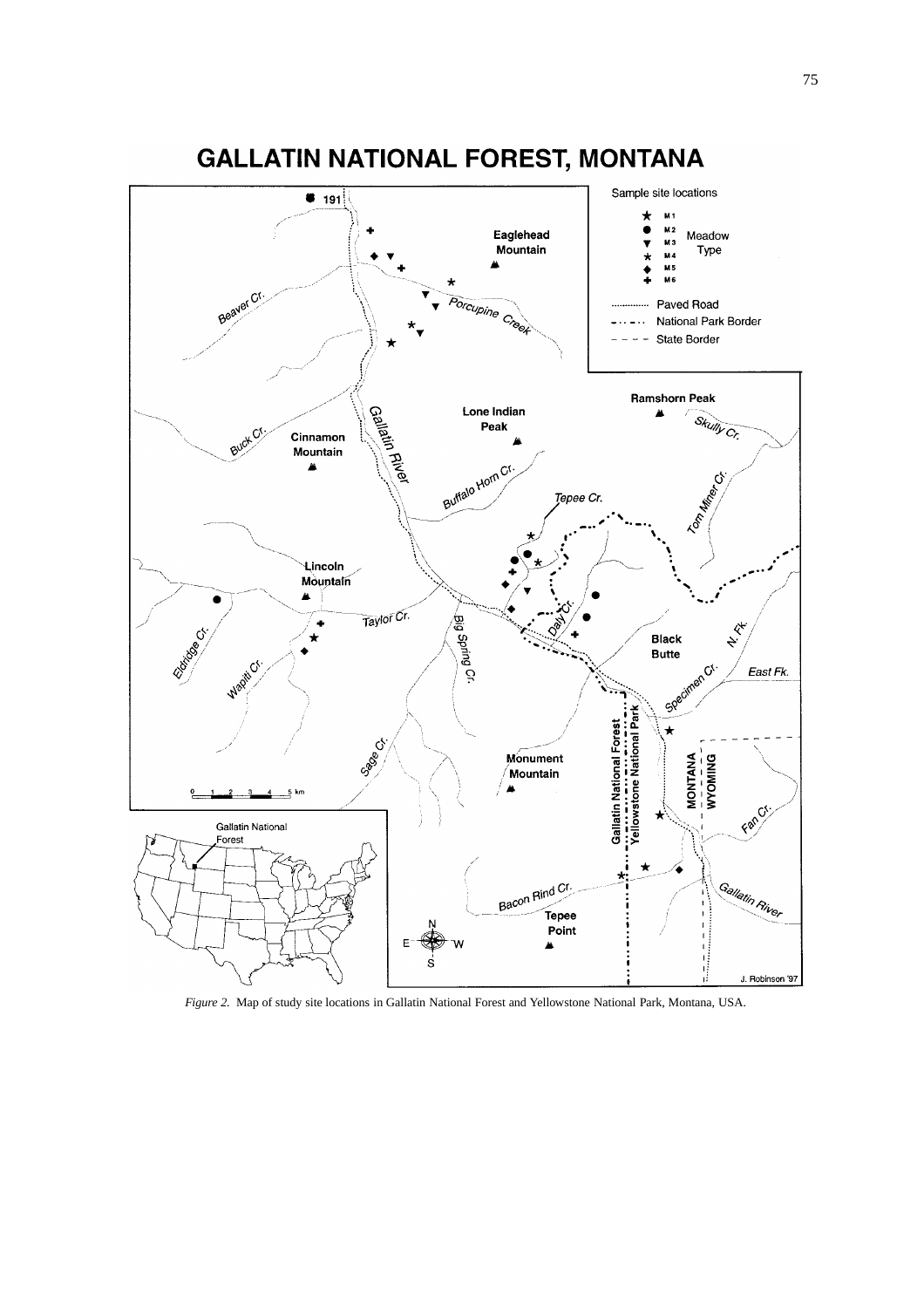and its location and distance from the observer was mapped. Flyovers were not included in the analysis. Behaviours such as singing, agitated chipping, carrying nesting material, and feeding fledglings were also recorded because birds exhibiting these behaviours are likely to be nesting (Vickery et al. 1992; Gill 1995). The sum of all the counts for each bird species by site over the season was used in the statistical analyses.

## *Biophysical and spectral field sampling*

Measurements of vegetation biomass were made in July 1997 and 1998 for both the Teton and Gallatin regions. For each site, three  $0.20 \times 0.50$  m  $(0.1 \text{ m}^2)$ quadrats were spaced at 10.0 m intervals along the northern edge of each  $20 \times 20$  m vegetation plot. All aboveground green photosynthetically-active vegetation within each quadrat was clipped, sorted by life form (graminoids, forbs, and shrubs), placed in paper bags, and immediately weighed in the field using spring scales to the nearest 1.0 g to determine 'wet' weight. In the lab, bags were dried in a laboratory oven at 100 ◦C for 48 hours, and weighed again to determine 'dry' weight and percent moisture by life form.

Spectral reflectance readings were taken using an Analytical Spectral Devices (ASD) spectroradiometer, recording electromagnetic energy reflected by the surface over the range  $0.326-1.055 \mu m$  (visible and near-infrared) in 512 discrete spectral bands. Measurements were taken in twenty  $1 \times 1$  m quadrats within the  $20 \times 20$  m plot. The  $1 \times 1$  m quadrats were spaced 4 m apart with the first plot starting at the center point post. Ten spectroradiometer scans per quadrat were acquired and internally averaged by the system to determine spectral reflectance.

All sites were sampled between 0900 and 1550 hours local solar time. A white reference calibration reading was made at the start of each plot to normalize all reflectance values to a common standard. Leaf Area Index (LAI) was determined in 1997 using a Li-Cor LAI-2000. Sites in the Tetons were sampled during the period of 2–7 July and 20–23 July for the Gallatins.

#### *Treeline and tree density surveys*

A modified point-quarter sampling technique (e.g., Bower et al. 1990) was developed to measure distance from the bird survey point to the closest treeline and tree density. A rangefinder (Ranging 1000 Rangematic) was used to measure the distance to the closest treelines for each site. Each site was divided into four quadrants, based on the cardinal directions, and the nearest treeline distance  $(\pm 10 \text{ m})$  was recorded for each quadrant (NW, NE, SW, SE). An average treeline distance was calculated for each site. The treeline type was recorded as conifer, aspen, or mixed. In addition, we counted the number of tree stems (trees greater than 0.5 m in height) within a 50 m-radius to determine a relative density measure for all of the sites.

### *Vegetation surveys*

Using the  $20 \times 20$  m biomass plot as the center, a  $100 \times 100$  m vegetation plot was established for each site and the areal percent cover of all plant species was estimated during a July sampling period to derive a measure of plant species composition. The cover of plant species and combined cover of litter and bare ground were estimated to the nearest percent using Daubenmire's (1959) principles of sampling.

#### *Statistical analysis*

Eleven birds species were selected for the analysis: American Robin (*Turdus migratorius*), Brewer's Blackbird (*Euphagus cyanocephalus*), Chipping Sparrow (*Spizella passerina*), Dark-eyed Junco (*Junco hyemalis*), Lincoln's Sparrow (*Melospiza lincolnii*), Common Yellowthroat (*Geothlypis trichas*), Yellow Warbler (*Dendroica petechia*), Savannah Sparrow (*Passerculus sandwichensis*), Common Snipe (*Gallinago gallinago*), Vesper Sparrow (*Pooecetes gramineus*), and White-crowned Sparrow (*Zonotrichia leucophrys*). The selection criterion for the birds used in the analysis was an overall total abundance greater than or equal to 12 in each year of the study, excluding swallow species. This criteria was chosen to restrict the analysis to those birds with abundances large enough for the statistical analysis.

The FRAGSTATS (McGarigal and Marks 1994) statistical analysis program was applied to the ArcInfo GIS coverage of meadow habitat classifications to calculate two of the landscape parameters: nearest neighbor of the same meadow type, and meadow size (area). These parameters were selected *a priori* because they were likely to be the most related to bird habitat preferences.

A correlation analysis was performed (SAS, proc corr, v. 6.12) to determine whether any of the percent cover variables (willows, sagebrush, forbs, graminoids, woody vegetation) or the biomass vari-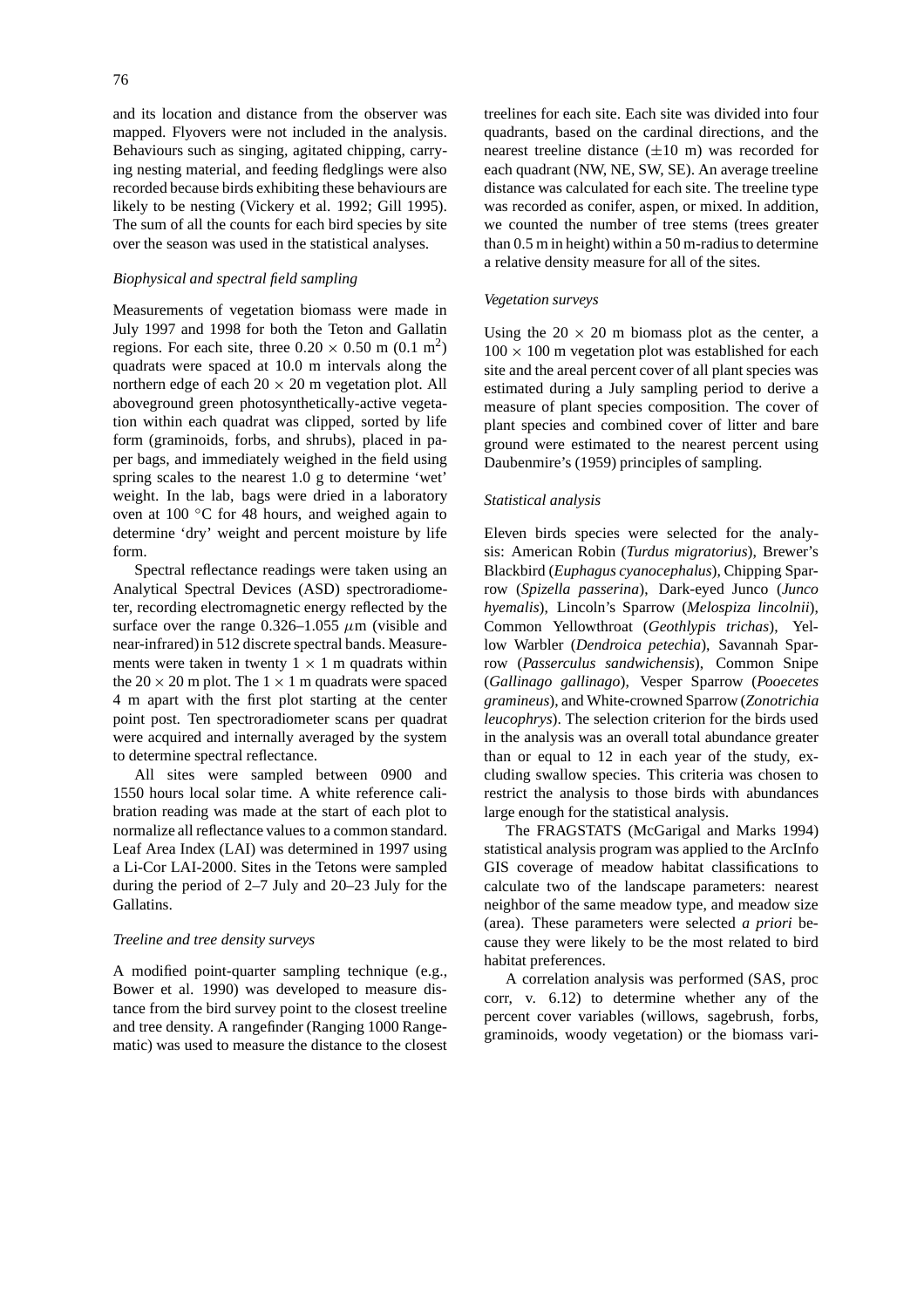*Table 1.* Species abundances for 11 birds across all meadow types in two regions of the Greater Yellowstone Ecosystem: Gallatin National Forest/Yellowstone National Park (Gallatins) and Grand Teton National Park/Bridger Teton National Forest (Tetons). Abundances are summed across five spatial replicates per meadow type (M1-M3, M5-M6) and three temporal replicates per site.

| Species               | 1998<br>1997   |               |           |               |
|-----------------------|----------------|---------------|-----------|---------------|
|                       | Gallatins      | <b>Tetons</b> | Gallatins | <b>Tetons</b> |
| American Robin        | 14             | 18            | 19        | 10            |
| Brewer's Blackbird    | 14             | 16            | 7         | 18            |
| Chipping Sparrow      | 12             | 7             | 19        | 7             |
| Common Snipe          | $\overline{c}$ | 10            | 8         | 9             |
| Common Yellowthroat   | 3              | 29            | 5         | 24            |
| Dark-eyed Junco       | 11             | 2             | 19        | 3             |
| Lincoln's Sparrow     | 34             | 35            | 53        | 31            |
| Savannah Sparrow      | 10             | 26            | 10        | 17            |
| Vesper Sparrow        | 24             | 58            | 26        | 24            |
| White-crowned Sparrow | 14             | 46            | 13        | 21            |
| Yellow Warbler        | 0              | 53            |           | 39            |

ables (woody vegetation, forbs, graminoids) were highly correlated.

Three multiple regression models were developed for each species using continuous, discrete, and a combination of these two types of variables. First, a multiple linear regression was performed using all of the variables in a stepwise selection method (SAS, proc reg, v. 6.12) to determine the most important variables in predicting abundances of each bird species. This method selects a subset of the variables that are the most highly correlated with abundance for each species. A variable was selected for the model if the *p* value was less than 0.20 (in order to obtain at least one variable for most of the species). The landscape and habitat variables used included distance to the nearest treeline, stem density per site, distance to the nearest neighboring meadow of the same type, meadow area, percent cover of woody vegetation, forbs, graminoids, sagebrush, and willows, biomass of woody vegetation, forbs, and graminoids, Leaf Area Index (LAI-1997 only), and Normalized Difference Vegetative Index (NDVI).

The second step of the analysis was a multiple regression (SAS, proc glm, v. 6.12) of two variables, region (Tetons or Gallatins) and meadow type (M1- M6), on species abundance. Region was used in the regression, because several bird species (Common Yellowthroat, Yellow Warbler, and Vesper Sparrow) showed large differences in abundances between the Tetons and the Gallatins (Table 1). The results from

the multiple regression analyses indicate which of the two variables was significantly correlated to bird abundance. This test of discrete variables was used to determine whether the variables produced as high a correlation to bird abundances as the landscape and habitat variables. It was necessary to perform the analysis in this way, because the stepwise statistical program (SAS, proc reg, v. 6.12) does not test discrete variables.

We ran a final analysis to determine whether the addition of the variable *meadow type* improved the results from the first multiple regression analysis of the landscape and habitat data. We included the meadow type variable in a multiple regression analysis (SAS, proc glm, v. 6.12) with the significant landscape and habitat variables which were selected from the stepwise regression for each bird species. This method allowed us to compare the results from the first two analyses to a multiple regression analysis which included the significant landscape and habitat variables as well as the variable *meadow type*.

## **Results**

Abundances of the 11 bird species for the Gallatins and Tetons in 1997 and 1998 show dramatic differences in abundance between regions for general species (Table 1).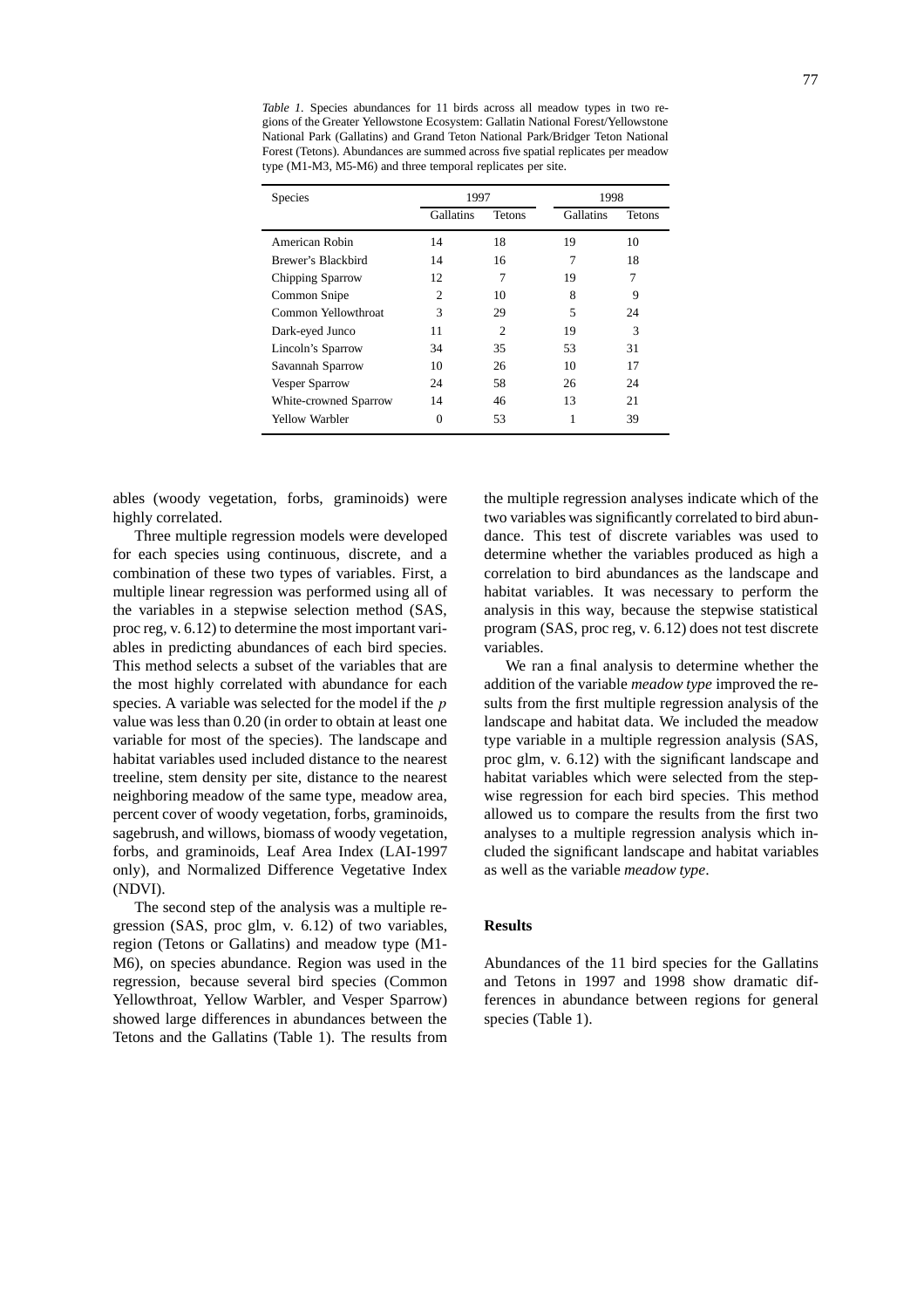*Table 2.* Results from correlation analyses of percent cover variables from montane meadows in the Greater Yellowstone Ecosystem.

|            | Graminoids | Sagebrush  | Willow    | Woody    |
|------------|------------|------------|-----------|----------|
|            |            | 1997       |           |          |
|            |            |            |           |          |
| Forbs      | $-0.213$   | 0.193      | $-0.150$  | $-0.031$ |
| Graminoids |            | $-0.441*$  | 0.124     | 0.109    |
| Sagebrush  |            |            | $-0.334$  | $-0.219$ |
| Willow     |            |            |           | 0.169    |
|            |            | 1998       |           |          |
|            |            |            |           |          |
| Forbs      | $-0.141$   | $-0.067$   | $-0.056$  | $-0.013$ |
| Graminoids |            | $-0.512**$ | $-0.0001$ | 0.148    |
| Sagebrush  |            |            | $-0.389*$ | $-0.224$ |
| Willow     |            |            |           | 0.145    |

∗ Indicates significance at *p <* 0*.*01.

∗∗ Indicates significance at *p <* 0*.*001.

The results from the correlation analysis (SAS, proc corr, v. 6.12) indicated that the percent covers of graminoids and sagebrush were significantly negatively correlated (*p <* 0*.*001) so these two variables were not used together in the multiple regression analysis (Table 2). Percent cover of sagebrush and willows were also negatively correlated (*p <* 0*.*01) and were not used together. Percent cover of sagebrush was not included in the regressions for birds typically found in wetter habitats (American Robin, Lincoln's Sparrow, Common Yellowthroat, Yellow Warbler, Savannah Sparrow, and Common Snipe) and percent cover of graminoids and willows were not included in the regressions for the birds typically found in dry habitats (Chipping Sparrow, Dark-eyed Junco, Vesper Sparrow, and White-crowned Sparrow). No biomass variables were correlated.

In the multiple regression of the discrete variables, meadow type was a significant predictor variable for six of the 11 species (Lincoln's Sparrow, Common Snipe, Common Yellowthroat, Savannah Sparrow, Vesper Sparrow, and Yellow Warbler) for both years of the study (Table 3). Region was a significant predictor variable for the Yellow Warbler and Common Yellowthroat in both years, and for the Vesper Sparrow in 1997 only. The remaining five species (Dark-eyed Junco, Chipping Sparrow, Brewer's Blackbird, American Robin, and White-crowned Sparrow) did not show

significant correlations with region or meadow type in either year.

Table 4 shows the results from the stepwise multiple regression of the landscape and habitat variables on abundances for the 11 bird species, as well as the results from the final multiple regression analysis using the significant predictor variables for each species and the classification variable *meadow type*. The stepwise technique selected the variables which are the best fit to the model for each bird species. Different variables were selected as significant predictor variables in 1997 and 1998 for nearly all of the bird species. The species could be considered more generalist (Salt 1957), open-canopy species (American Robin, Dark-eyed Junco, White-crowned Sparrow, Brewer's Blackbird, and Chipping Sparrow) did not have high  $R^2$  values using the landscape and habitat variables ( $R^2 = 0 - 0.311$ ), with the exception of the multivariate regression of the Dark-eyed Junco in 1997  $(R^2 = 0.725)$ .

Common Yellowthroat, Lincoln's Sparrow, and Yellow Warbler, species we observed to be associated with shrubby habitat and willows (Salt 1957; Cody 1985; Cicero 1997), had higher  $R^2$  values than the open-canopy generalists and were highly significant  $(R^2 = 0.450 - 0.811$ ;  $p < 0.0001$ ). For each of these species, at least one of the habitat variables (percent willow, graminoid biomass, and shrub biomass) was a significant predictor variable in the multiple regression in both years. The regression for Common Snipe and Savannah Sparrow, species which are typically associated with sedges and some willows (Salt 1957; Cody 1985), had high  $R^2$  values ( $R^2 = 0.370{\text -}0.530$ ; *p <* 0*.*001) and were significantly correlated in both years to at least one of the habitat variables of percent graminoid, percent willows, or graminoid biomass. The regression analysis for Vesper Sparrow, which is associated with sagebrush habitat (Cody 1985) also had greater  $R^2$  values than those for the open-canopy generalists ( $R^2 = 0.538, 0.558; p < 0.001$ ), and had percent sagebrush as one of the significant predictor variables in both years. Meadow area was a significant predictor variable in at least one year for six species: Common Yellowthroat, Dark-eyed Junco, Vesper Sparrow, American Robin, Chipping Sparrow, Yellow Warbler. Distance to treeline was a significant predictor for several species: Chipping Sparrow, Common Snipe, Common Yellowthroat, Lincoln's Sparrow, Savannah Sparrow in 1997 and Common Snipe, Common Yellowthroat, Savannah Sparrow in 1998.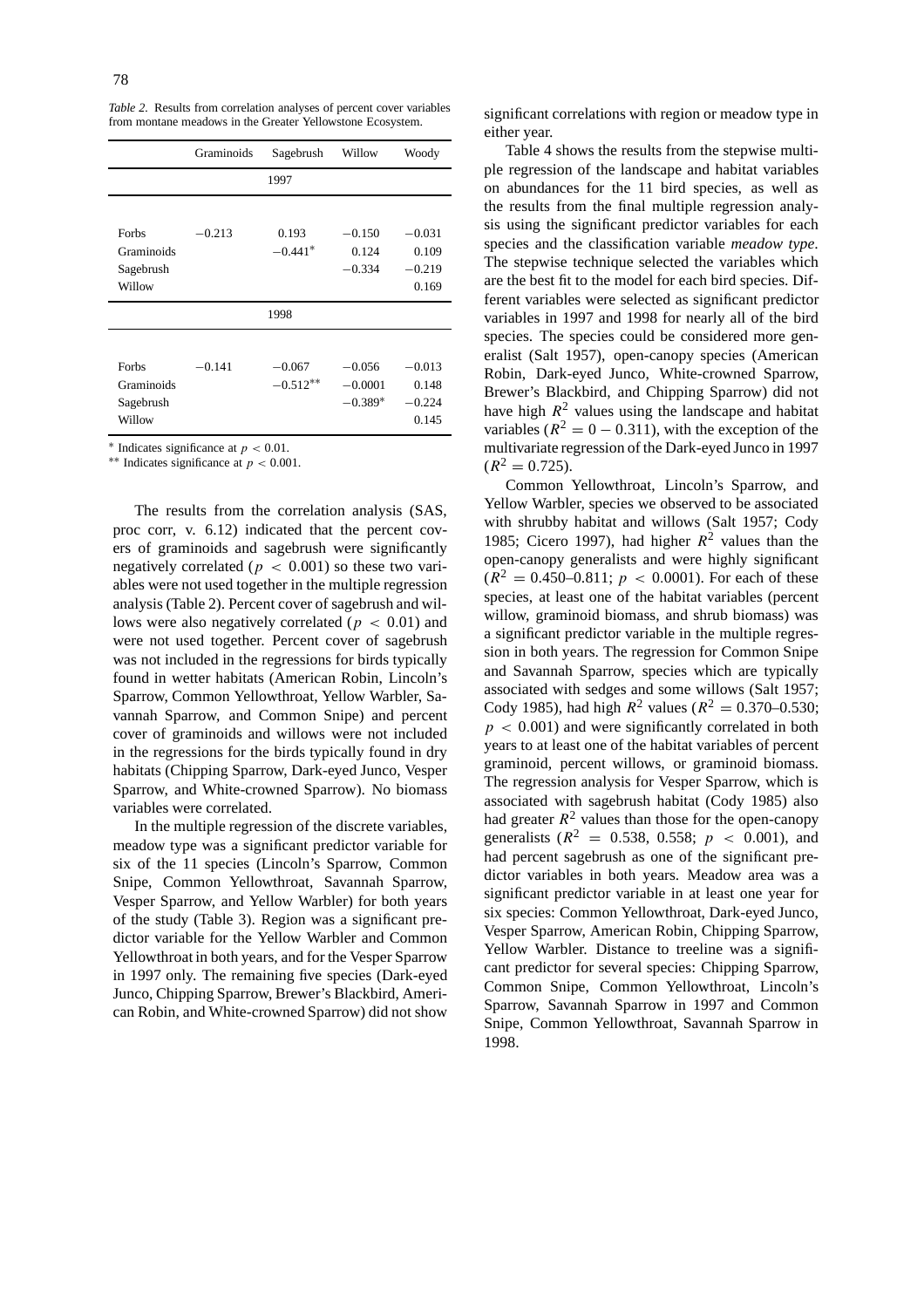*Table 3.* Results from a multivariate regression analysis of the classification variables *region* (Gallatin National Forest/Yellowstone National Park versus Grand Teton National Park Bridger-Teton National Forest) and *meadow type* (hydric to xeric gradient M1-M6) on abundance of 11 bird species in the Greater Yellowstone Ecosystem. R<sup>2</sup> values include both region and meadow type.

| Species               | Region $(df=1)$ |           | Meadow type $(df=4)$ | $R^2$     |       |       |
|-----------------------|-----------------|-----------|----------------------|-----------|-------|-------|
|                       | 1997            | 1998      | 1997                 | 1998      | 1997  | 1998  |
| American Robin        | <b>NS</b>       | <b>NS</b> | NS.                  | <b>NS</b> | 0.153 | 0.112 |
| Brewer's Blackbird    | <b>NS</b>       | <b>NS</b> | NS.                  | NS.       | 0.054 | 0.154 |
| Chipping Sparrow      | <b>NS</b>       | <b>NS</b> | NS.                  | <b>NS</b> | 0.154 | 0.154 |
| Common Snipe          | <b>NS</b>       | <b>NS</b> | p < 0.05             | p < 0.001 | 0.275 | 0.365 |
| Common Yellowthroat   | p < 0.05        | p < 0.05  | p < 0.001            | p < 0.001 | 0.441 | 0.422 |
| Dark-eyed Junco       | <b>NS</b>       | <b>NS</b> | NS.                  | <b>NS</b> | 0.157 | 0.093 |
| Lincoln's Sparrow     | <b>NS</b>       | <b>NS</b> | p < 0.001            | p < 0.001 | 0.380 | 0.435 |
| Savannah Sparrow      | NS.             | <b>NS</b> | p < 0.01             | p < 0.001 | 0.295 | 0.357 |
| Vesper Sparrow        | p < 0.05        | <b>NS</b> | p < 0.001            | p < 0.001 | 0.489 | 0.471 |
| White-crowned Sparrow | <b>NS</b>       | <b>NS</b> | <b>NS</b>            | <b>NS</b> | 0.121 | 0.048 |
| Yellow Warbler        | p < 0.005       | p < 0.001 | p < 0.005            | p < 0.001 | 0.414 | 0.481 |

NS= not significant.

Results from the multiple regression of the significant landscape variables and meadow type improved  $R<sup>2</sup>$  values generally (10 of the 11 species in 1997 and 11 of 11 in 1998) (Table 4).

#### **Discussion**

As expected, combining data on landscape metrics, habitat variables, and meadow type improved the *R*<sup>2</sup> values for most of the bird species tested. Species that breed in specific habitat types were highly correlated with variables characterizing that habitat. For example, the Common Yellowthroat, Yellow Warbler, and Lincoln's Sparrow, species that prefer shrubby willow habitat, were all correlated with percent willow coverage. The abundances of these three species were also frequently correlated with shrub biomass, and percent woody vegetation. The abundances of the Common Snipe and Savannah Sparrow were correlated with the percent willow variable, as well as the percent and biomass graminoid variables. These two species are typically found in sedge meadows, which are surrounded by willow habitat. The Vesper Sparrow, known to prefer sagebrush habitat for breeding, was correlated to the percent sagebrush variable. The five other species used in the multiple regression analyses (American Robin, Brewer's Blackbird, Chipping Sparrow, Dark-eyed Junco, and White-crowned Sparrow) are not necessarily considered 'meadow species' and can be found in a variety of habitats. All of these

species (except Dark-eyed Juncos in 1997) had low  $R<sup>2</sup>$  values and inconsistent predictor variables in both years of the study.

There were several landscape and habitat variables that were strong predictors for some of the species. Stem density and distance to treeline were important variables in predicting species that were both avoiding the edge and edge-associated species. Meadow area was also a significant predictor for some species  $(n =$ 6).

Saveraid (1999) suggests that it may not be possible to use satellite data alone in the prediction of bird species occurrences in montane meadows. Satellite data are useful for identifying potential areas where certain species may be located, but more detailed vegetative and habitat data are necessary to more accurately determine nesting and breeding habitats. Our results indicate that the overall habitat structure of the meadows is an important factor in the selection of habitat by the bird species, and the required detail cannot be gleaned from coarse resolution satellite data. Field surveys were necessary to measure landscape and habitat variables such as stem density, distance to the treeline, vegetation biomass and percent cover, which provide more detailed information about the structure of the meadows. In addition, we found that there were some differences between the two regions which could not be detected by the satellite data. Meadow types were similar in plant species composition between the two regions, but there were some important vertical structure differences, particularly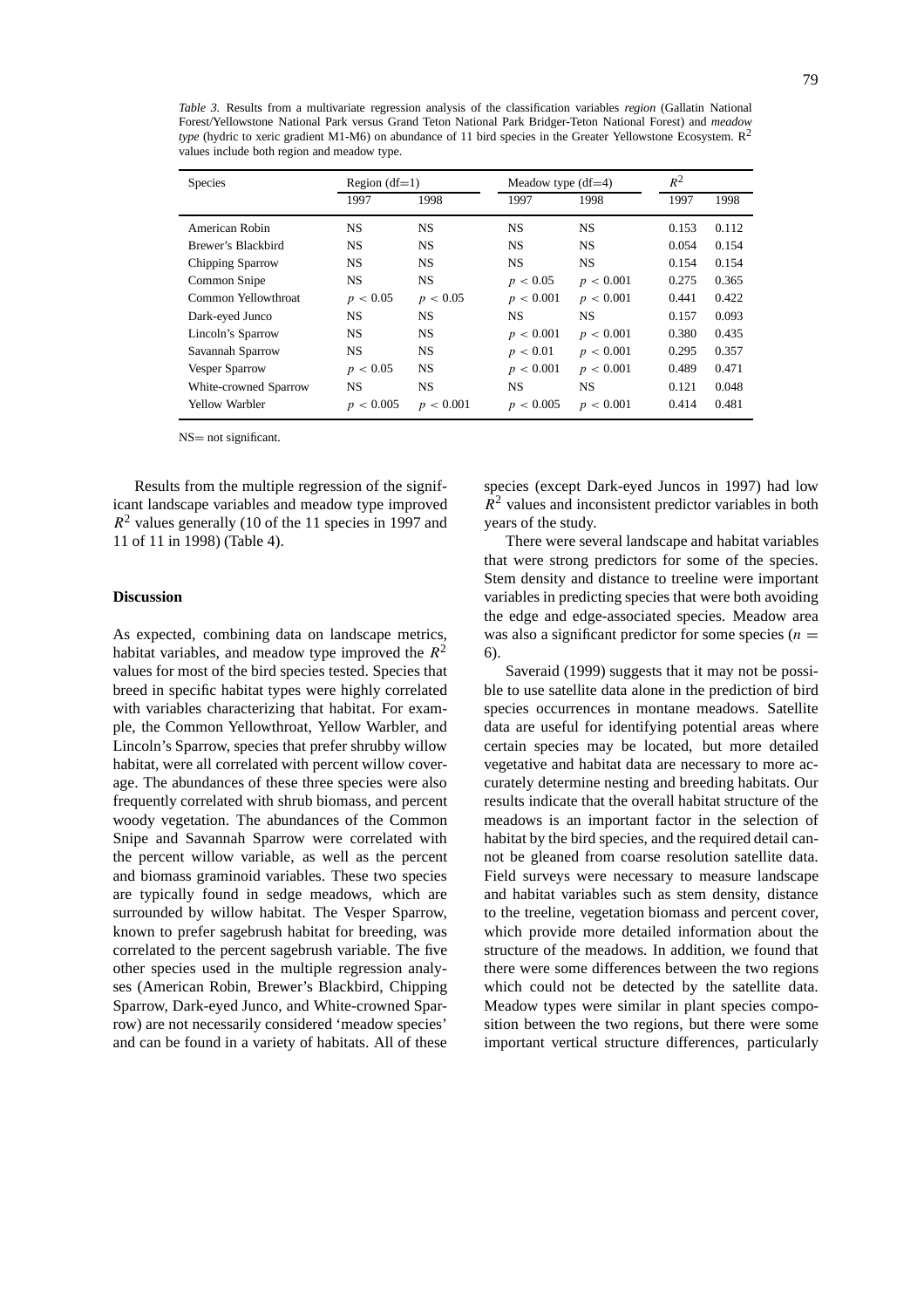*Table 4.* Results from stepwise multiple regression (stepwise) and multiple regression (multiple) analyses of 11 bird species in the Greater Yellowstone Ecosystem. Significant predictor variables were selected from the stepwise regression and used in a multiple regression which also included the variable *meadow type*. Variables included in the stepwise regression: nearest treeline, stem density per site, nearest neighboring meadow of the same type, meadow area, percent cover of woody vegetation, forbs, graminoids, sagebrush, and willow, biomass of woody vegetation, forbs, and graminoids, Leaf Area Index (LAI-1997 only), and Normalized Difference Vegetative Index (NDVI).

| Significant<br>Parameter<br>$P$ value<br>Multiple<br>Significant<br>$P$ value<br>Species<br>Stepwise<br>Parameter<br>Stepwise<br>$R^2$<br>$R^2$<br>$R^2$<br>$R^2$<br>estimate<br>estimate<br>predictor<br>predictor<br>variables<br>variables<br>$-3.0\times10^{-8}$<br>American Robin<br>Shrub<br>0.0313<br>0.004<br>$0.240*$<br>0.334<br>0.009<br>$0.311*$<br>0.324<br>Meadow area<br><b>NDVI</b><br>0.034<br>biomass<br>$-4.5143$<br>% Forb<br>0.104<br>0.0177<br>0.3326<br>Stems/Plot<br>0.077<br>% Willow<br>1.5754<br>0.162<br>0.0234<br>0.102<br>Graminoid<br>biomass<br>0.349<br>0.266<br>Brewer's<br>none<br>none<br>Blackbird<br>$-0.0005$<br>0.228<br>0.030<br>0.154<br>0.0340<br>0.031<br>$0.225*$<br>0.345<br>Chipping<br>Treeline<br>Stems/plot<br>4.9287<br>0.042<br>Sparrow<br>% Sage<br>$-3.0\times10^{-8}$<br>0.077<br>Meadow area<br>% Willow<br>0.002<br>$0.384**$<br>$0.459**$<br>% Willow<br>0.002<br>$0.530**$<br>Common Snipe<br>1.8396<br>104783<br>Shrub<br>$-0.0230$<br>0.016<br>Shrub<br>$-0.0281$<br>0.067<br>biomass<br>biomass<br>Treeline<br>0.050<br>0.058<br>0.0004<br>Treeline<br>$-0.0005$<br>0.067<br>%Forb<br>0.0005<br>Graminoid<br>0.0085<br>$-1.1417$<br>Forb biomass<br>0.062<br>$-0.0353$<br><b>NDVI</b><br>1.3857<br>0.152<br>$0.811**$<br>$0.820**$<br>$0.638**$<br>% Willow<br>4.2570<br>0.0001<br>%Willow<br>0.0001<br>Common<br>3.5629<br>$5.95 \times 10^{-6}$<br>$1.7\times10^{-6}$<br>Yellowthroat<br>0.0001<br>0.072<br>Nearest<br>Nearest<br>neighbor<br>neighbor<br>$-1.0\times10^{-7}$<br>$-3.0\times10^{-8}$<br>Meadow area<br>0.0001<br>Meadow area<br>0.089<br>0.0011<br>Treeline<br>0.002<br>Treeline<br>0.0011<br>0.001<br>Shrub<br>$-0.0331$<br>0.125<br>$-0.350$<br>Schrub<br>0.066<br>biomass<br>biomass<br>$-0.9389$<br>% Forb<br>0.020<br>% Woody<br>3.7347<br>0.118<br>0.0599<br>0.0001<br>$0.725**$<br>$0.740**$<br>0.087<br>0.060<br>0.130<br>Dark-eyed Junco<br>Stems/plot<br>Stems/plot<br>0.0276<br>$2.0\times10^{-8}$<br>Meadow area<br>0.049<br>Nearest<br>$-1.06\times10^{-6}$<br>neighbor<br>0.062<br>Shrub<br>0.0171<br>0.092<br>biomass<br>Lincoln's<br>% Willow<br>0.0001<br>$0.450**$<br>$0.580**$<br>% Willow<br>$0.545**$<br>4.8651<br>6.8188<br>0.0001<br>LAI<br>0.88105<br>0.031<br><b>NDVI</b><br>3.9236<br>0.023<br>Sparrow<br>0.0010<br>0.173<br>Treeline<br>% Woody<br>8.6694<br>0.130<br>Graminoid biomass<br>$-0.0313$<br>0.185<br>Treeline<br>0.0030<br>0.0001<br>$0.522**$<br>$0.623**$<br>Treeline<br>0.0014<br>0.009<br>$0.370**$<br>Savannah<br>Graminoid<br>0.0367<br>0.001<br>% Graminoid<br>0.0003<br>Sparrow<br>2.0650<br>biomass<br>% Woody<br>$-5.6790$<br>0.130<br>% Willow<br>0.13<br>1.2186<br>$8.0\times10^{-8}$<br>$0.558**$<br>$2.0\times10^{-8}$<br>$0.538**$<br>0.003<br>$0.626**$<br>Meadow area<br>0.163<br>Vesper Sparrow<br>Meadow area<br>% Forb<br>0.6238<br>0.004<br>Forb biomass<br>$-0.0600$<br>0.050<br>5.1927<br>0.153<br>0.0001<br>% Sage<br>% Sage<br>8.0526<br>LAI<br>$-0.3164$<br>0.186<br>$0.189*$<br>$0.189*$<br>NDVI<br>10.4442<br>0.026<br>% Sage<br>2.7830<br>0.143<br>0.116<br>0.129<br>White-crowned<br>LAI<br>0.081<br>$-1.1455$<br>Forb biomass<br>0.1117<br>0.177<br>Sparrow<br>%Forb<br>$-1.3980$<br>0.185<br>Yellow Warbler<br>% Willow<br>0.0001<br>$0.560**$<br>$0.568**$<br>% Willow<br>5.8250<br>0.0001<br>$0.601**$<br>11.8600<br>$-5.0\times10^{-8}$<br>Shrub<br>$-0.1086$<br>0.031<br>Meadow area<br>0.063<br>$2.9 \times 10^{-6}$<br>biomass<br>0.078<br>Nearest<br>0.078<br>$-8.8320$<br>neighbor<br>% Woody | 1997 |  |  |  | 1998 |            |           |       |  |            |
|--------------------------------------------------------------------------------------------------------------------------------------------------------------------------------------------------------------------------------------------------------------------------------------------------------------------------------------------------------------------------------------------------------------------------------------------------------------------------------------------------------------------------------------------------------------------------------------------------------------------------------------------------------------------------------------------------------------------------------------------------------------------------------------------------------------------------------------------------------------------------------------------------------------------------------------------------------------------------------------------------------------------------------------------------------------------------------------------------------------------------------------------------------------------------------------------------------------------------------------------------------------------------------------------------------------------------------------------------------------------------------------------------------------------------------------------------------------------------------------------------------------------------------------------------------------------------------------------------------------------------------------------------------------------------------------------------------------------------------------------------------------------------------------------------------------------------------------------------------------------------------------------------------------------------------------------------------------------------------------------------------------------------------------------------------------------------------------------------------------------------------------------------------------------------------------------------------------------------------------------------------------------------------------------------------------------------------------------------------------------------------------------------------------------------------------------------------------------------------------------------------------------------------------------------------------------------------------------------------------------------------------------------------------------------------------------------------------------------------------------------------------------------------------------------------------------------------------------------------------------------------------------------------------------------------------------------------------------------------------------------------------------------------------------------------------------------------------------------------------------------------------------------------------------------------------------------------------------------------------------------------------------------------------------------------------------------------------------------------------------------------------------------------------------------------------------------------------------------------------------------------------------------------------------------------------|------|--|--|--|------|------------|-----------|-------|--|------------|
|                                                                                                                                                                                                                                                                                                                                                                                                                                                                                                                                                                                                                                                                                                                                                                                                                                                                                                                                                                                                                                                                                                                                                                                                                                                                                                                                                                                                                                                                                                                                                                                                                                                                                                                                                                                                                                                                                                                                                                                                                                                                                                                                                                                                                                                                                                                                                                                                                                                                                                                                                                                                                                                                                                                                                                                                                                                                                                                                                                                                                                                                                                                                                                                                                                                                                                                                                                                                                                                                                                                                                              |      |  |  |  |      |            |           |       |  | Multiple   |
|                                                                                                                                                                                                                                                                                                                                                                                                                                                                                                                                                                                                                                                                                                                                                                                                                                                                                                                                                                                                                                                                                                                                                                                                                                                                                                                                                                                                                                                                                                                                                                                                                                                                                                                                                                                                                                                                                                                                                                                                                                                                                                                                                                                                                                                                                                                                                                                                                                                                                                                                                                                                                                                                                                                                                                                                                                                                                                                                                                                                                                                                                                                                                                                                                                                                                                                                                                                                                                                                                                                                                              |      |  |  |  |      |            |           |       |  |            |
|                                                                                                                                                                                                                                                                                                                                                                                                                                                                                                                                                                                                                                                                                                                                                                                                                                                                                                                                                                                                                                                                                                                                                                                                                                                                                                                                                                                                                                                                                                                                                                                                                                                                                                                                                                                                                                                                                                                                                                                                                                                                                                                                                                                                                                                                                                                                                                                                                                                                                                                                                                                                                                                                                                                                                                                                                                                                                                                                                                                                                                                                                                                                                                                                                                                                                                                                                                                                                                                                                                                                                              |      |  |  |  |      |            |           |       |  |            |
|                                                                                                                                                                                                                                                                                                                                                                                                                                                                                                                                                                                                                                                                                                                                                                                                                                                                                                                                                                                                                                                                                                                                                                                                                                                                                                                                                                                                                                                                                                                                                                                                                                                                                                                                                                                                                                                                                                                                                                                                                                                                                                                                                                                                                                                                                                                                                                                                                                                                                                                                                                                                                                                                                                                                                                                                                                                                                                                                                                                                                                                                                                                                                                                                                                                                                                                                                                                                                                                                                                                                                              |      |  |  |  |      |            |           |       |  |            |
|                                                                                                                                                                                                                                                                                                                                                                                                                                                                                                                                                                                                                                                                                                                                                                                                                                                                                                                                                                                                                                                                                                                                                                                                                                                                                                                                                                                                                                                                                                                                                                                                                                                                                                                                                                                                                                                                                                                                                                                                                                                                                                                                                                                                                                                                                                                                                                                                                                                                                                                                                                                                                                                                                                                                                                                                                                                                                                                                                                                                                                                                                                                                                                                                                                                                                                                                                                                                                                                                                                                                                              |      |  |  |  |      |            |           |       |  | $0.617**$  |
|                                                                                                                                                                                                                                                                                                                                                                                                                                                                                                                                                                                                                                                                                                                                                                                                                                                                                                                                                                                                                                                                                                                                                                                                                                                                                                                                                                                                                                                                                                                                                                                                                                                                                                                                                                                                                                                                                                                                                                                                                                                                                                                                                                                                                                                                                                                                                                                                                                                                                                                                                                                                                                                                                                                                                                                                                                                                                                                                                                                                                                                                                                                                                                                                                                                                                                                                                                                                                                                                                                                                                              |      |  |  |  |      |            |           |       |  | $0.654**$  |
|                                                                                                                                                                                                                                                                                                                                                                                                                                                                                                                                                                                                                                                                                                                                                                                                                                                                                                                                                                                                                                                                                                                                                                                                                                                                                                                                                                                                                                                                                                                                                                                                                                                                                                                                                                                                                                                                                                                                                                                                                                                                                                                                                                                                                                                                                                                                                                                                                                                                                                                                                                                                                                                                                                                                                                                                                                                                                                                                                                                                                                                                                                                                                                                                                                                                                                                                                                                                                                                                                                                                                              |      |  |  |  |      |            |           |       |  |            |
|                                                                                                                                                                                                                                                                                                                                                                                                                                                                                                                                                                                                                                                                                                                                                                                                                                                                                                                                                                                                                                                                                                                                                                                                                                                                                                                                                                                                                                                                                                                                                                                                                                                                                                                                                                                                                                                                                                                                                                                                                                                                                                                                                                                                                                                                                                                                                                                                                                                                                                                                                                                                                                                                                                                                                                                                                                                                                                                                                                                                                                                                                                                                                                                                                                                                                                                                                                                                                                                                                                                                                              |      |  |  |  |      |            |           |       |  | $0.576**$  |
|                                                                                                                                                                                                                                                                                                                                                                                                                                                                                                                                                                                                                                                                                                                                                                                                                                                                                                                                                                                                                                                                                                                                                                                                                                                                                                                                                                                                                                                                                                                                                                                                                                                                                                                                                                                                                                                                                                                                                                                                                                                                                                                                                                                                                                                                                                                                                                                                                                                                                                                                                                                                                                                                                                                                                                                                                                                                                                                                                                                                                                                                                                                                                                                                                                                                                                                                                                                                                                                                                                                                                              |      |  |  |  |      |            |           |       |  | $0.485***$ |
|                                                                                                                                                                                                                                                                                                                                                                                                                                                                                                                                                                                                                                                                                                                                                                                                                                                                                                                                                                                                                                                                                                                                                                                                                                                                                                                                                                                                                                                                                                                                                                                                                                                                                                                                                                                                                                                                                                                                                                                                                                                                                                                                                                                                                                                                                                                                                                                                                                                                                                                                                                                                                                                                                                                                                                                                                                                                                                                                                                                                                                                                                                                                                                                                                                                                                                                                                                                                                                                                                                                                                              |      |  |  |  |      |            |           |       |  | $0.590**$  |
|                                                                                                                                                                                                                                                                                                                                                                                                                                                                                                                                                                                                                                                                                                                                                                                                                                                                                                                                                                                                                                                                                                                                                                                                                                                                                                                                                                                                                                                                                                                                                                                                                                                                                                                                                                                                                                                                                                                                                                                                                                                                                                                                                                                                                                                                                                                                                                                                                                                                                                                                                                                                                                                                                                                                                                                                                                                                                                                                                                                                                                                                                                                                                                                                                                                                                                                                                                                                                                                                                                                                                              |      |  |  |  |      |            |           |       |  |            |
|                                                                                                                                                                                                                                                                                                                                                                                                                                                                                                                                                                                                                                                                                                                                                                                                                                                                                                                                                                                                                                                                                                                                                                                                                                                                                                                                                                                                                                                                                                                                                                                                                                                                                                                                                                                                                                                                                                                                                                                                                                                                                                                                                                                                                                                                                                                                                                                                                                                                                                                                                                                                                                                                                                                                                                                                                                                                                                                                                                                                                                                                                                                                                                                                                                                                                                                                                                                                                                                                                                                                                              |      |  |  |  |      | Stems/plot | $-0.0211$ | 0.142 |  | $0.605**$  |

∗Indicates significance at *p <* 0*.*01.

 $**$ Indicates significance at  $p < 0.001$ .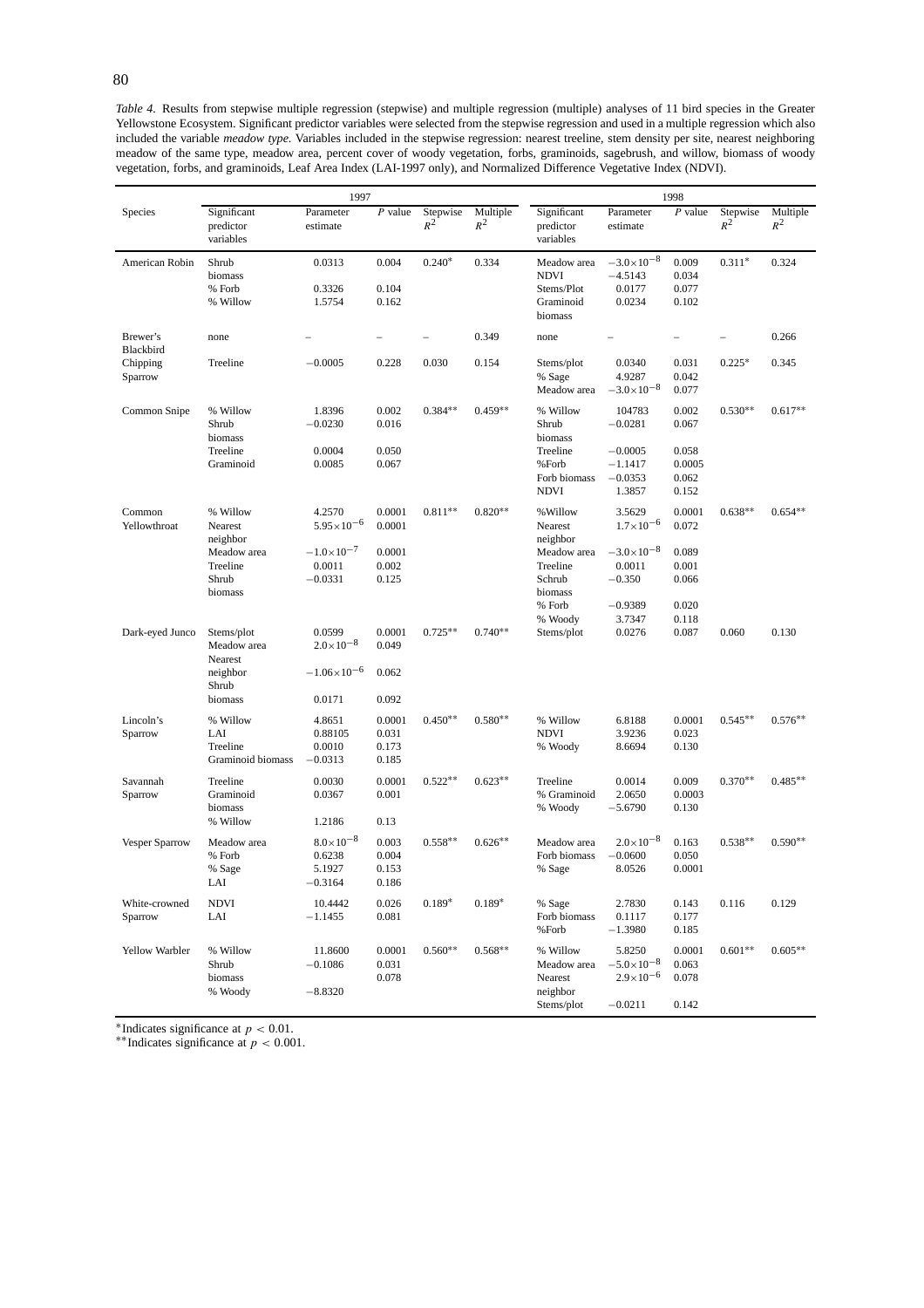the height of willows, which need to be surveyed in the field. Although we estimated percent cover of willows and measured willow biomass, in the future we suggest that willow height also be included in such an analysis, because it appears to have a strong effect on Yellow Warbler and Common Yellowthroat abundances.

Predicting abundances for fine-scale montane meadow communities from coarse resolution satellite imagery is difficult, as demonstrated here, and predictive abilities may be affected by the spatial heterogeneity of the landscape, which limits the translation of information between scales (Turner et al. 1989). An integrated approach using Geographic Information Systems (GIS) techniques to classify habitat based on vegetation, along with information from remotely sensed data and species-specific vegetation type preferences, is likely to produce more accurate results in the prediction of species distributions (Stoms and Estes 1993). However, these techniques are still lacking information regarding detailed structural characteristics of the habitat, and it may still be difficult to make accurate predictions for certain organisms, such as birds. Birds respond to habitat structure in the selection of suitable breeding habitat (MacArthur and MacArthur 1961; Willson 1974; May 1982; Cody 1985), so in this case coarse resolution satellite data do not contain enough information to accurately predict their occurrence.

Other studies have been successful at using satellite imagery to map and characterize species habitats (Haney 1986; Frank 1988; Pearce 1991; Aspinall and Veitch 1993; Scott et al. 1993, 1996; Hepinstall and Sader 1997; Tucker et al. 1997; Beard et al. 1999; Dettmers and Bart 1999). Pearce (1991) was successful in mapping sedge-meadow habitat for musk ox, but cautioned that vegetation types classified by satellite data need to be confirmed through studies in the field. These studies identified and mapped potential habitats for a particular species, however, and except for Aspinall and Veitch (1993), most were not trying to predict species occurrences on a fine scale (1 ha).

Studies such as ours, which have attempted to use satellite imagery for predicting species occurrences at a high resolution, have had less success than those mapping potential habitats for a species (Jorgensen and Nohr 1996; Mack et al. 1997). Jorgensen and Nohr (1996) could explain only 40–50% of the variation in bird populations in the Sahel from satellite images measuring landscape diversity and biomass production. In a study area with high heterogeneity, it is difficult to use satellite imagery to classify different vegetation types on the ground (Jorgensen and Nohr 1996). Mack et al. (1997) found that bird species richness was better described using ground-based data than the remotely sensed data, but that the remotely sensed data were sufficient at coarse-scales. These studies both found that the resolution of the satellite data was not at a scale that could be used for accurate predictions. Mack et al. (1997) could not identify woodlots smaller than 2 ha from the remotely sensed data. Jorgensen and Nohr (1996) could not detect several vertically separated habitats in the dense forest cover. The inability to detect structure and smaller habitat patches reduces the correlation between the bird species and the satellite imagery. In our study differences in patch sizes between the two regions may have contributed to the differences in abundances for the bird species which were correlated to meadow area (Debinski, unpublished data). Because we had greater heterogeneity within our meadows than depicted on the remotely sensed image, and we could not determine habitat structure, it is not surprising that we had difficulty predicting bird species in our study using meadow type alone. However, we were able to make better predictions from the satellite data with the addition of landscape and habitat data.

Our results indicate that satellite imagery is applicable for the estimation of potential habitats and bird species distributions in the different types of montane meadows. However, the remotely sensed imagery was not suitable for fine scale information about birds in specific sites or areas. For future studies using satellite data to predict bird occurrences, we recommend the use of additional landscape and habitat data collected in the field. The combination of remotely sensed and ground-based data provides a researcher with more complete information and the ability to determine species occurrences.

### **Acknowledgements**

This research was supported by a grant from the U.S. Environmental Protection Agency (EPA) through their Ecological Assessment and Restoration program. Although the research described in this article has been funded by the U.S. EPA (through grant 96-NCERQA-1A to Debinski et al.), it has not been subjected to the Agency's peer review and therefore does not necessarily reflect the views of the Agency and no official endorsement should be inferred. We thank T. Saveraid,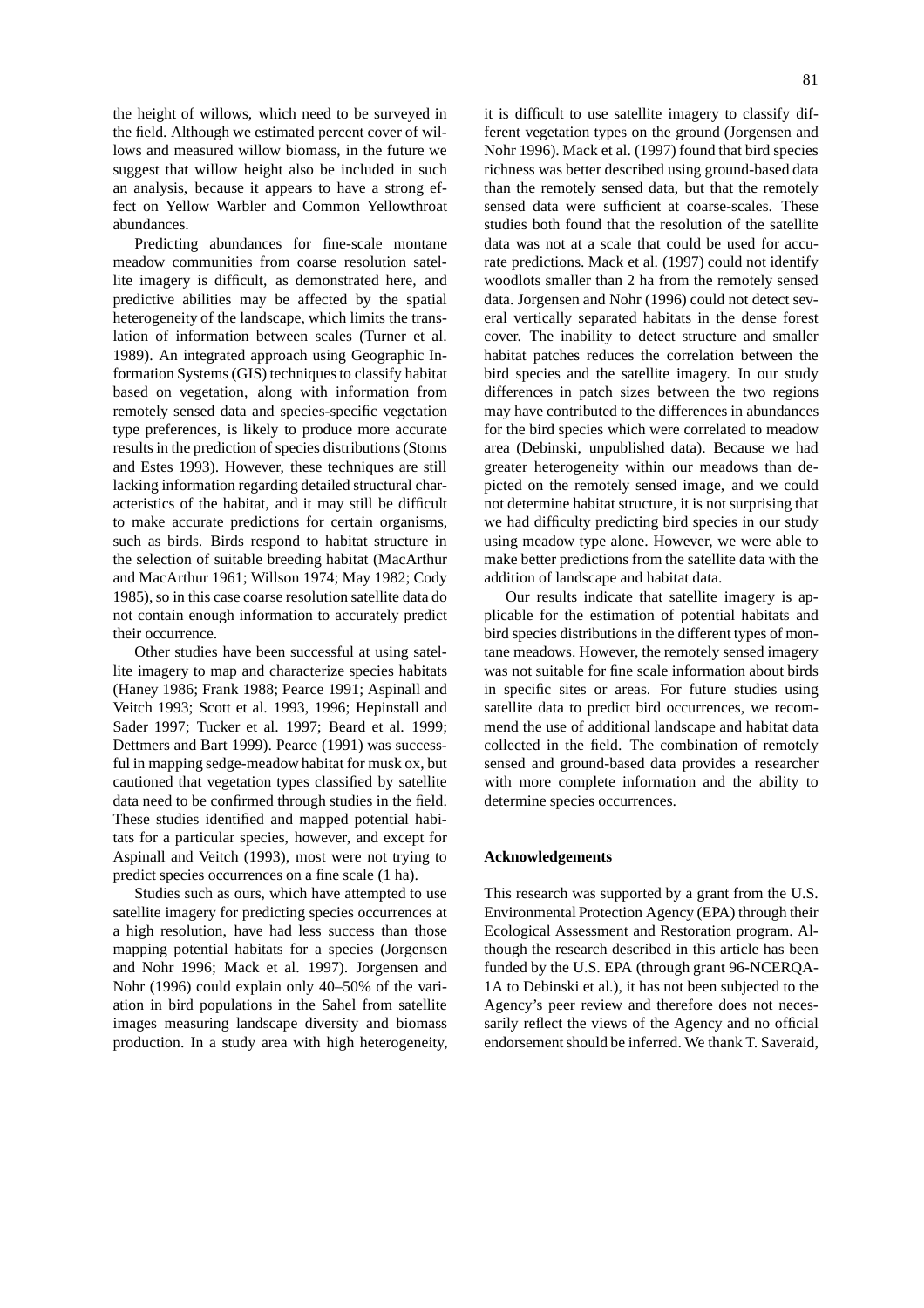J. Pritchard, D. Friedrick, J. Auckland, B. Norris, J. Clark, and T. Hanks for the collection of the bird data, A. Fraser, D. Hurlburt, H. Loring, C. Morse, T. Aschenbach, I. Jordan, J. Hanlon, and S. Ashworth for collection of the botanical data, M. Micozzi, D. Kurtz, J. Robinson, T. Searls, C. Blodgett, A. Repinsky for the collection of the biophysical and satellite data, K. Jovaag for assistance with data analysis, and K. Moloney, J. Dinsmore, J. Heppinstall for comments on previous versions of the manuscript, and the ELVIS labgroup for comments on the research as it progressed. This is Journal Paper No. J-18564 of the Iowa Agriculture and Home Economics Experiment Station, Ames, Iowa, Project 3377, and supported by U.S. Hatch Act and State of Iowa Funds.

#### **References**

- Aspinall, R. and Veitch, N. 1993. Habitat mapping from satellite imagery and wildlife survey data using a Bayesian modeling procedure in a GIS. Photogr Eng Remote Sensing 59: 537–543.
- Beard, K.H., Hengartner, N. and Skelly, D.K. 1999. Effectiveness of predicting breeding bird distributions using probabilistic models. Cons Biol 13: 1108–1116.
- Blake, J.G. and Karr, J.R. 1987. Breeding birds of isolated woodlots: area and habitat relationships. Ecology 68: 1724–1734.
- Bower, J.E., Zar, J.H. and von Ende, C.N. 1990. Field and laboratory methods for general ecology, 3rd Edition. William Brown Publishers, Dubuque, IA, USA.
- Cicero, C. 1997. Boggy meadows, livestock grazing, and interspecific interactions: influences on the insular distribution of montane Lincoln's Sparrows (*Melospiza Lincolnii alticola*). Great Basin Nat 57: 104–115.
- Cody, M.L. 1985. Habitat selection in birds. Edited by M.L. Cody. Academic Press, Inc., San Diego, CA, USA.
- Daubenmire, R.F. 1959. A canopy coverage method of vegetation analysis. Northwest Sci 33: 43–64.
- Debinski, D.M., Kindscher, K. and Jakubauskas, M.E. 1999. A remote sensing and GIS-based model of habitats and biodiversity in the Greater Yellowstone Ecosystem. Int J Remote Sensing 20: 3281–3291.
- Dettmers, R. and Bart, J. 1999. A GIS modeling method applied to predict forest songbird habitat. Ecol Appl 9: 152–163.
- Dunning, J.B., Danielson, B.J. and Pulliam, H.R. 1992. Ecological processes that affect populations in complex landscapes. Oikos 65: 169–175.
- Estades, C.F. 1997. Bird-habitat relationships in a vegetational gradient in the Andes of central Chile. Condor 99: 719–727.
- Fahrig, L. and Merriam, H.G. 1994. Conservation of fragmented populations. Cons Biol 8: 50–59.
- Frank, T.D. 1988. Mapping dominant vegetation communities in the Colorado Rocky Mountain Front Range with Landsat Thematic Mapper and digital terrain data. Photogr Eng Remote Sensing 54: 1727–1734.
- Freemark, K.E. and Merriam, H.G. 1986. Importance of area and habitat heterogeneity to bird assemblages on temperate forest fragments. Biol Cons 36: 115–141.
- Gill, F.B. 1995. Ornithology, 2nd edition. W.H. Freeman and Company, New York, NY, USA.
- Hagan, J.M., vader Haegen, W.M. and McKinly, P.S. 1996. The early development of forest fragmentation effects on birds. Cons Biol 10: 188–202.
- Haila, Y., Hanski, I.K. and Raivio, S. 1993. Turnover of breeding birds in small forest fragments: the 'sampling' colonization hypothesis corroborated. Ecology 74: 714–725.
- Haney, J.C. 1986. Remote sensing of seabird environments. Am Birds 40: 396–400.
- Hepinstall, J.A., and Sader, S.A. 1997. Using Bayesian statistics, Thematic Mapper satellite imagery, and Breeding Bird Survey data to model bird species probability of occurrence in Maine. Photogr Eng Remote Sensing 63: 1231–1237.
- Herkert, J.R. 1994. The effects of habitat fragmentation on Midwestern grassland bird communities. Ecol Appl 4: 461–471.
- Jakubauskas, M.E., Kindscher, K. and Debinski, D.M. 1998. Multitemporal characterization and mapping of montane sagebrush communities using Indian IRS LISS-II imagery. Geocarto Int 13: 65–74.
- Jorgensen, A.F. and Nohr, H. 1996. The use of satellite images for mapping of landscape and biological diversity in the Sahel. Int J Remote Sensing 17: 91–109.
- Kindscher, K., Fraser, A., Jakubauskas, M.E. and Debinski, D.M. 1998. Identifying wetland meadows in Grand Teton National Park using remote sensing and average wetland values. Wetlands Ecol Manag 5: 265–273.
- Lescourret, F. and Genard, M. 1994. Habitat, landscape, and bird composition in mountain forest fragments. J Environ Manag 58: 249–254.
- MacArthur, R.H. and MacArthur, J.W. 1961. On bird species diversity. Ecology 42: 594–598.
- Mack, E.L., Firbank, L.G., Bellamy, P.E., Hinsley, S.A. and Veitch, N. 1997. The comparison of remotely sensed and ground-based habitat area data using species-area models. J Appl Ecol 34: 1222–1228.
- May, P.G. 1982. Secondary succession and breeding bird community structure: patterns of resource utilization. Oecologia 55: 208–216.
- McAdoo, J.K., Longland, W.S. and Evans, R.A. 1989. Nongame bird community responses to sagebrush invasion of crested wheatgrass seedings. J Wildlife Manag 53: 494–502.
- McCoy, T. 1996. Predictive models for grassland bird abundance and species richness in Missouri Conservation Reserve Program fields. Master's Thesis, University of Missouri, Columbia, MO.
- McGarigal, K. and Marks, B.J. 1994. FRAGSTATS: spatial pattern analysis program for quantifying landscape structure. Version 2.0.
- Patterson, M.P. and Best, L.B. 1996. Bird abundance and nesting success in Iowa CRP fields: The importance of vegetation structure and composition. Am Midland Nat 135: 153–167.
- Pearce, C.M. 1991. Mapping muskox habitat in the Canadian high arctic with SPOT satellite data. Arctic 44 (suppl. 1): 49–57.
- Pearson, S.M. 1993. The spatial extent and relative influence of landscape-level factors on wintering bird populations. Landsc Ecol 8: 3–18.
- Salt, G.W. 1957. An analysis of avifaunas in the Teton mountains and Jackson Hole, Wyoming. Condor 59: 373–393.
- SAS Institute Inc.1990. SAS/STAT User's Guide, Version 6, Fourth Edition, Volume 1 and 2, Cary: North Carolina SAS Institute Inc.
- Saveraid, E.H. 1999. Using satellite imagery and landscape variables to predict bird communities in montane meadows of the Greater Yellowstone Ecosystem. Master's Thesis, Iowa State University. Ames, IA, USA.